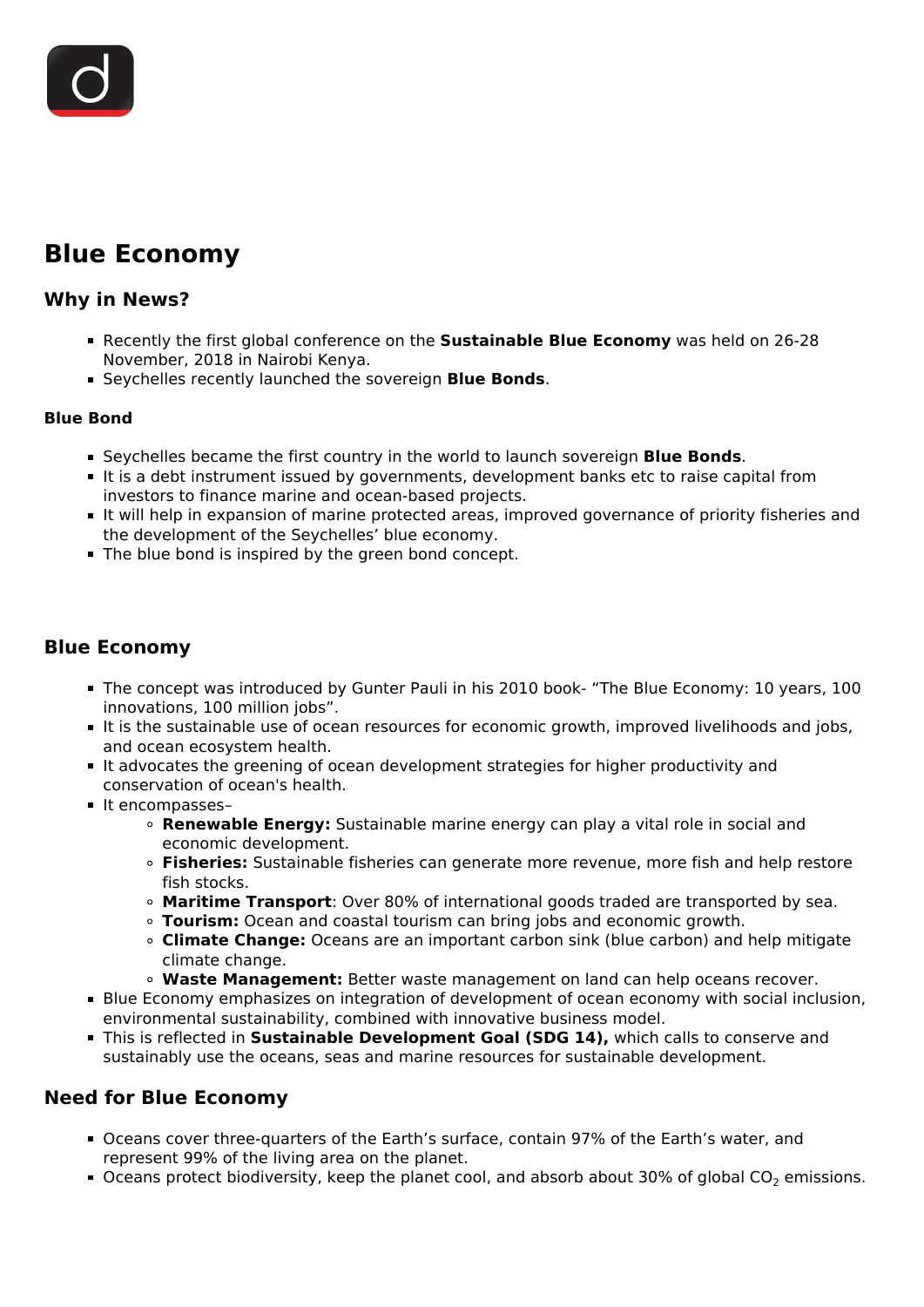- At least 3-5% of global GDP is derived from oceans.
- Blue economy, through sustainable use of oceans, has great potential for boosting the economic growth by providing opportunities for income generation and jobs etc.
- It can support food security, and diversification to address new resources for energy, new drugs valuable chemicals, protein food, deep sea minerals, security etc.
- It is the next **sunrise sector**.

**Note:** Sunrise Sector is a sector that is expanding rapidly and is expected to be increasingly important in the future.

# **Challenges**

- **Threat of sea borne terror** piracy and armed robbery, maritime terrorism, illicit trade in crude oil, arms, drug and human trafficking and smuggling of contraband etc.
- **Natural Disasters -** every year tsunamis, cyclones, hurricanes typhoons etc leave thousands of people stranded and property worth millions destroyed.
- **Man-Made problems -** Oil spills, climate change continue to risk the stability of the maritime domain.
- **Impact of climate change -** changes in sea temperature, acidity, threaten marine life, habitats, and the communities that depend on them.
- **Marine pollution -** in form of excess nutrients from untreated sewerage, agricultural runoff, and marine debris such as plastics
- **Overexploitation of marine resources –** illegal, unreported, and unregulated extraction of marine resources.

## **Blue Economy for India**

- Blue economy presents India with an unprecedented opportunity to meet its national socioeconomic objectives as well as strengthen connectivity with neighbors.
- Blue Economy can help in focusing on livelihood generation, achieving energy security, building ecological resilience, and improving health and living standards of coastal communities.
- Blue economy would reinforce and strengthen the efforts of the Indian government as it strives to achieve the SDGs of hunger and poverty eradication along with sustainable use of marine resources by 2030.
- India has a long coastline of 7,517 km covering nine states and two union territories with an Exclusive Economic Zone (EEZ) of 2.02 mn. sq.km.
- Marine services sector could serve as the backbone of its blue economy and help India become 10 trillion dollar economy by 2022.
- Indian Ocean is a major conduit of trade with as much as 80% of global oil trade happening through it.
- Better connectivity in the region will significantly cut the transport cost and maritime wastage of resources making the trade sustainable and cost effective.

## **Developments Initiated by India**

The Sagarmala project is the strategic initiative for port-led development through the extensive use of IT enabled services for modernization of ports.

#### **Sagarmala Project**

- Project aims at developing Inland waterways and coastal shipping which will revolutionize maritime logistics, creating million new jobs, reduce logistics costs etc.
- It focuses on the development of coastal communities and people in the sustainable use of ocean resources, modern fishing techniques and coastal tourism.